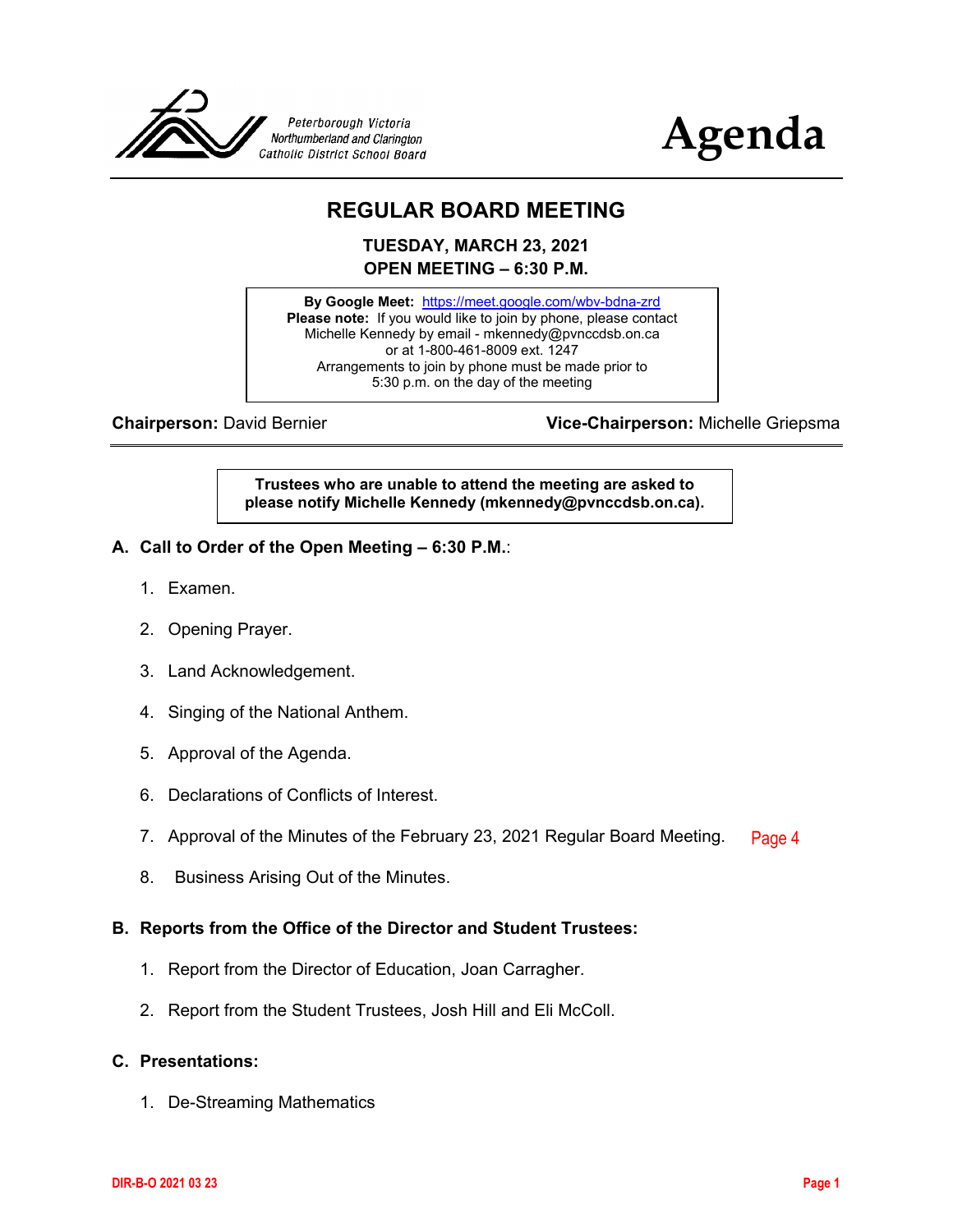Jeannie Armstrong, Superintendent of Learning and Sandra Connolly, Learning Consultant.

2. Strategic Priorities Planning Joan Carragher, Director of Education

## **D. Programs and Services**:

## **E. Business, Finance and Governance**:

- 1. Ontario Catholic School Trustees' Association (OCSTA) Open Session Report. David Bernier, Board Chairperson and Linda Ainsworth, OCSTA Regional Representative.
- 2. R.A. Trustee Professional Development and Conferences, Spring, 2021. [Page 14](#page-13-0)

## **F. Human Resources:**

- **G. Policy Development**:
- **H. Old Business**:
- **I. New Business:**
- **J. Bring Forward:**
- **K. Information Items:**
	- 1. Chairperson's Report. David Bernier, Board Chairperson.
	- 2. Committee Chairpersons' Report:
		- a. First Nation Métis and Inuit Advisory Committee, March 9, 2021.

## **L. Future Meetings and Events:**

- 1. Board Meeting:
	- a. Board Meeting Open Session, April 27, 2021, 6:30 p.m. (In-camera Session, 6:00 p.m.)
- 2. Board Standing Committee Meetings: (Listed in chronological order.) [Page 15](#page-14-0)
	- R.A. Change of Date for Committee-of-the-Whole, Chairperson Committee and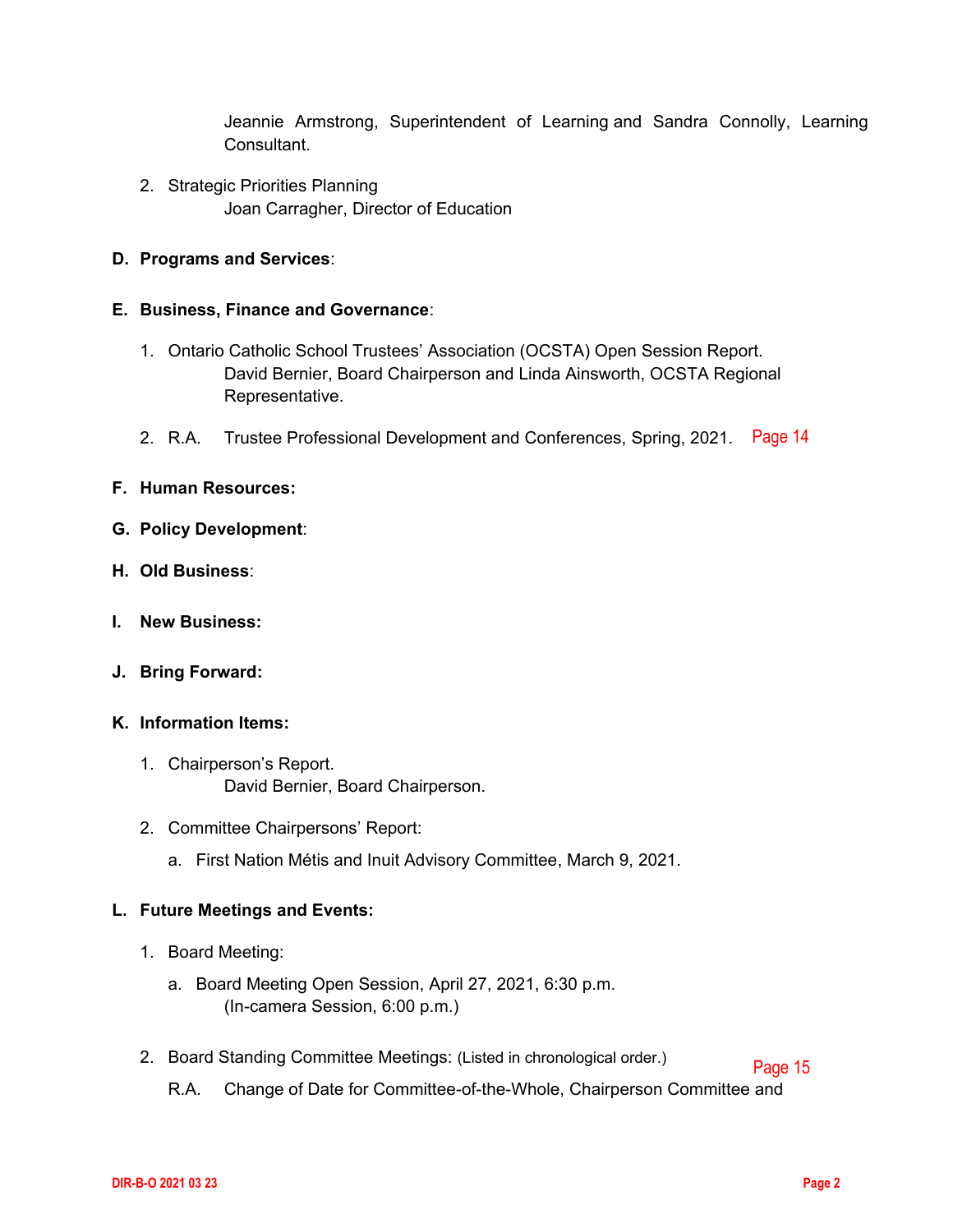Policy Development Committee

- a. Committee-of-the-Whole, April 6, 2021, 6:30 p.m. (proposed)
- b. Chairperson's Committee, April 19, 2021, 5:00 p.m. (proposed)
- c. Policy Development Committee, April 20, 2021, 6:30 p.m. (proposed)
- 3. Other Committee Meetings: (Listed in chronological order.)
	- a. Catholic Parent Engagement Committee, March 24, 2021, 6:30 p.m.
	- b. Special Education Advisory Committee, March 25, 2021, 6:30 p.m.
	- c. STSCO Governance Committee, March 31, 2021, 3:00 p.m.
	- d. French as a Second Language Advisory Committee, April 21, 2021, 4:30 p.m.
	- e. Student Council Liaison Committee, April 27, 2021, 4:15 p.m.
	- f. Faith and Equity Advisory Committee, April 28, 2021, 6:30 p.m.
	- g. Special Education Advisory Committee, April 29, 2021, 6:30 p.m.
	- h. Accessibility for All Committee, May 6, 2021, 1:00 p.m.
	- i. First Nation Métis and Inuit Advisory Committee, June 1, 2021, 6:30 p.m.
	- j. Audit Committee, TBA.
	- k. Supervised Alternative Learning Committee, TBA.
- 4. Board Events: (Listed in chronological order.)
	- a. Catholic Leadership Development Series, Session #3, April 22, 2021, 4:00 p.m.
	- b. OCSTA Virtual Annual General Meeting, May 1, 2021.
	- c. Catholic Education Week, May 2-7, 2021.
	- d. Catholic Parent Engagement Committee Event, May 19, 2021.
	- e. Canadian Catholic School Trustees Association Virtual Annual General Meeting, June 3-4, 2021

## **M. Conclusion**:

- 1. Report from the In-camera Meeting.
- 2. Closing Prayer.
- 3. Adjournment.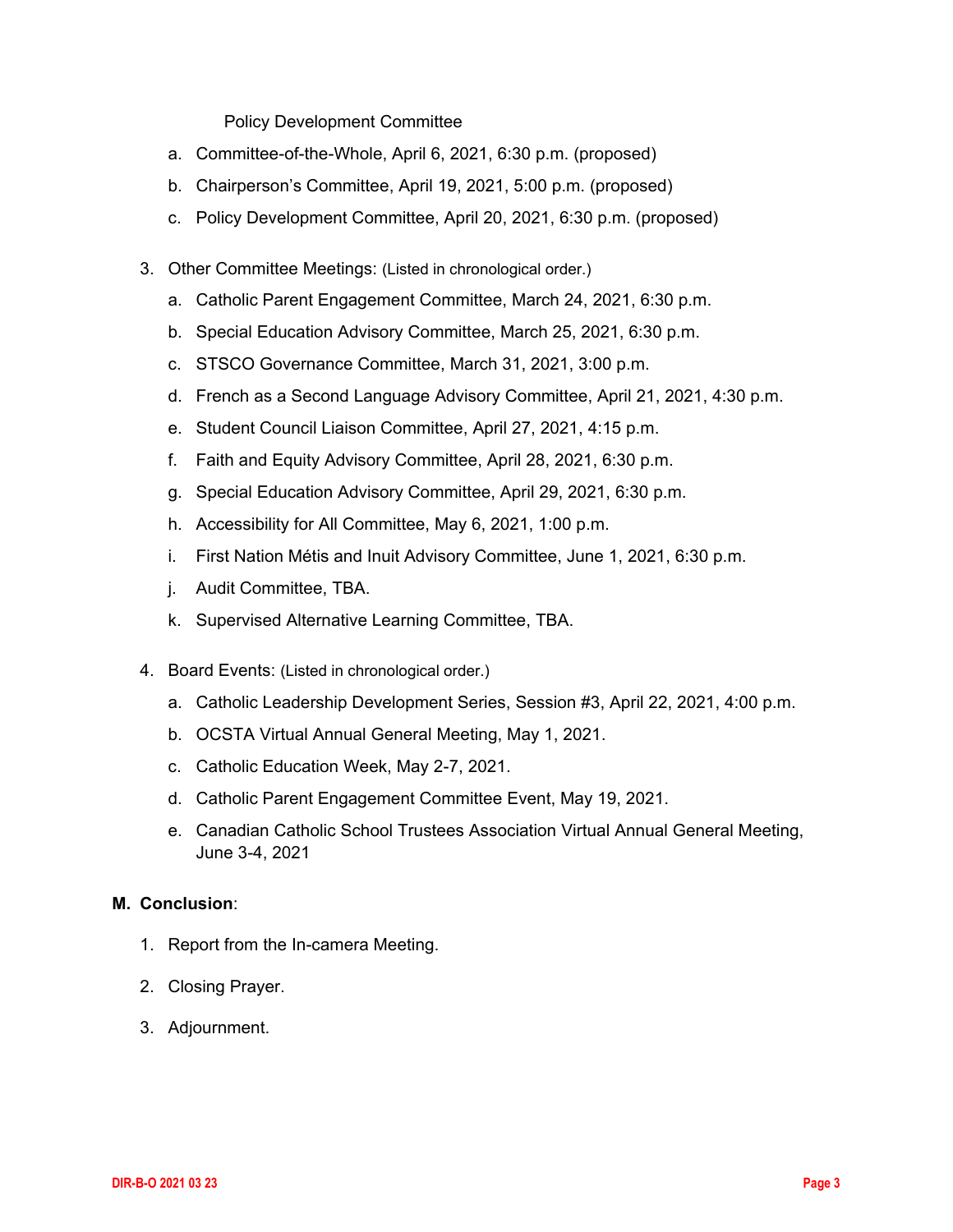<span id="page-3-0"></span>



THE MINUTES OF THE OPEN SESSION OF THE REGULAR BOARD MEETING, held on Tuesday, February 23, 2021, at 6:30 p.m. by Google Meet.

#### PRESENT:

- Trustees Linda Ainsworth, David Bernier (Chairperson), Michelle Griepsma, Josh Hill (Student Trustee), Braden Leal, Kevin MacKenzie, Helen McCarthy, Eli McColl (Student Trustee) and Emmanuel Pinto.
- Administration Jeannie Armstrong, Joan Carragher, Laurie Corrigan, Pepe Garieri, Galen Eagle, Isabel Grace, Father Paul Massel, Tim Moloney, and Stephen O'Sullivan.
- Recorder Michelle Kennedy

#### **A. Call to Order of the Open Meeting:**

The Board Chairperson David Bernier called the meeting to order at 6:38 p.m.

David Bernier, Board Chairperson, welcomed Julie Selby, Principal at St. Catherine Catholic Elementary School, Peterborough and Andy Sawada, Principal at St. John Catholic Elementary School, Peterborough as well as Catherine Whitnall, a member of the media. David Bernier then asked Father Paul Massel to lead the Daily Examen and begin the meeting with prayer.

1. Examen

Father Paul Massel, Board Chaplain and Faith Animator, led everyone in a daily examen.

2. Opening Prayer

Following the examen, Father Paul opened the meeting with prayer.

3. Land Acknowledgement

David Bernier respectfully acknowledged that the Peterborough Victoria Northumberland and Clarington Catholic District School Board's geographic area and the people attending the virtual Board Meeting, with all areas represented, was taking place on the treaty and traditional territory of the Mississauga Anishinaabeg.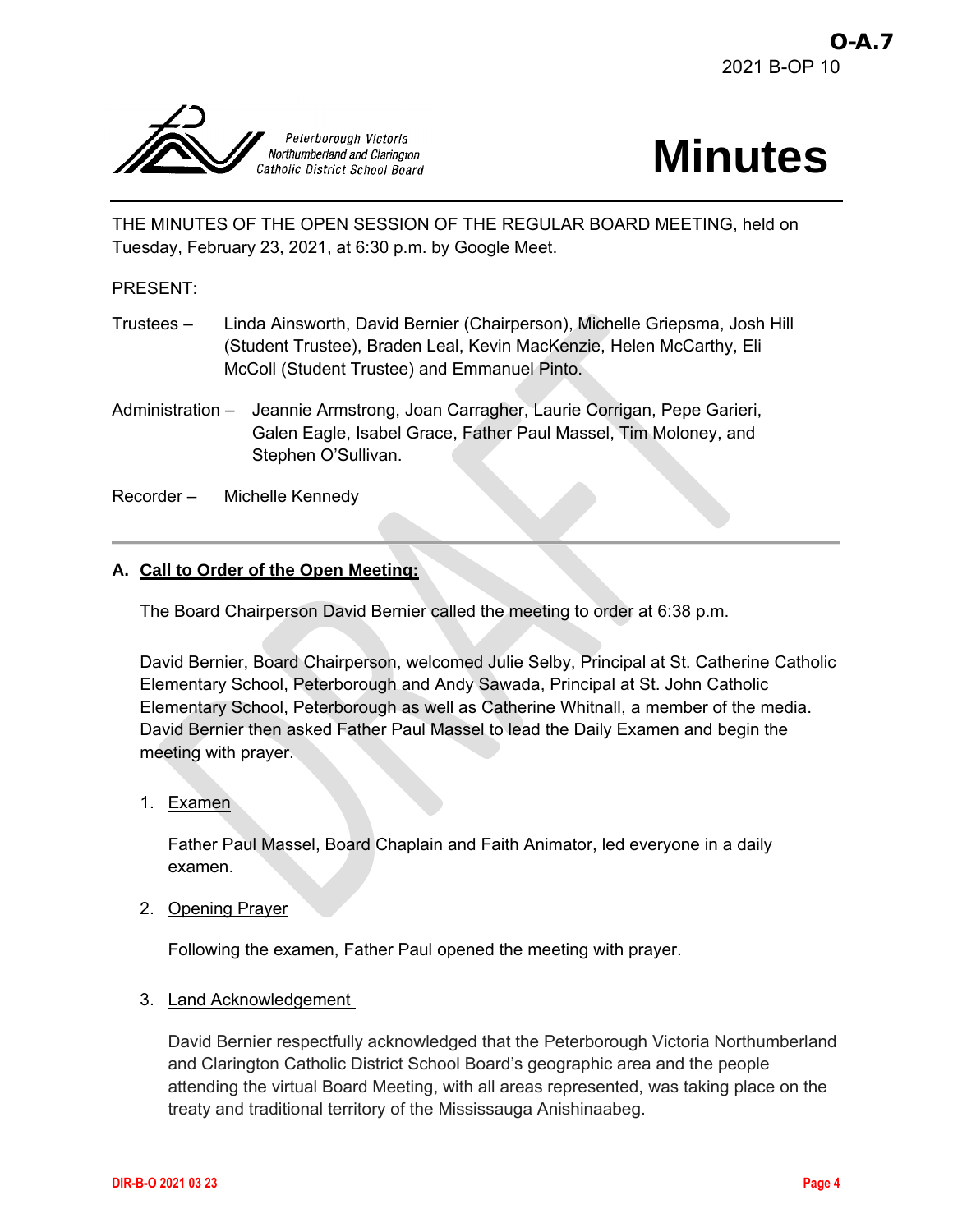## 4. Singing of the National Anthem

The National Anthem was sung by Trustee Linda Ainsworth.

## 5. Approval of the Agenda

**MOTION:** Moved by Emmanuel Pinto, seconded by Braden Leal that the Agenda be approved.

Carried.

## 6. Declarations of Conflicts of Interest

There were no of conflicts of interest declared.

- 7. Approval of the Minutes of the January 26, 2021 Regular Board Meeting.
	- **MOTION:** Moved by Linda Ainsworth, seconded by Braden Leal

that the minutes of the January 26, 2021 Regular Meeting be approved.

Carried.

8. Business Arising Out of the Minutes.

There was no business arising from the minutes.

## **B. Reports from the Office of the Director and Student Trustees:**

1. Report from the Director of Education.

Joan Carragher gave the Director's Report, including the following highlights:

- Clarington schools resumed in-person learning as of February 8 and now all schools are back to in-person learning
- Through partnerships with the Ministry, voluntary asymptomatic testing is now available for all staff at designated pharmacies in Cobourg, Peterborough, Clarington.
- Enhanced screening requirements have been put into place for all students and staff. Students must complete a google form that includes the assessment prior to their attendance each day. Staff sign off to verify that they have completed and passed the self-assessment. Implementation has been due to a lot of work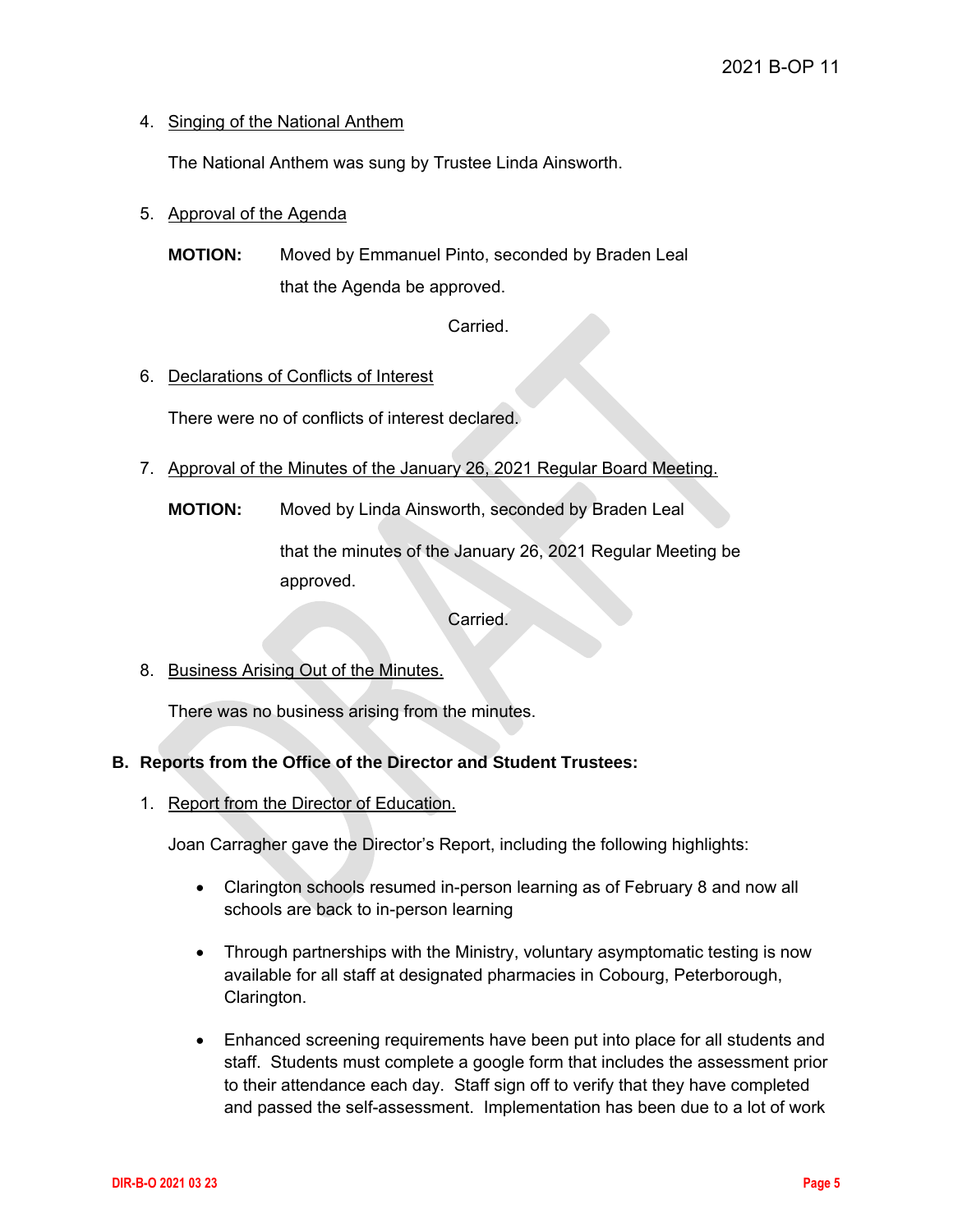from the senior team and Information Technology staff.

- Changes to symptom screening protocols now require individuals to stay home with a single symptom. In addition, people in the household must isolate as well. These new measures may present staffing challenges and further strain on shortages of replacement staff.
- Targeted asymptomatic testing for students will begin the in near future. Clinics will be set up in various locations week to week with a requirement to have 5% of schools tested and a target of 2% of students participating. Participation rates will be reported to the Ministry weekly. We plan to begin with the Clarington area and more details will be shared.
- Announcement of the delay of March break to April 12-16 has caused the reorganizing of the school year calendars to reflect the change.
- Thanks to Father Paul Massel for arranging a virtual Ash Wednesday paraliturgy for the schools to engage in the beginning of our Lenten journey.
- February is Black History Month and many activities are taking place including a a number of presentations to our principals and our six secondary schools by Nadine Williams, award-winning poet, author and entrepreneur. Thanks to Jeannie Armstrong, Superintendent for organizing these events.
- On the February 1<sup>st</sup> PA Day, teachers participated in assessment and evaluation activities and various special education workshops were organized by Special Education department staff under the leadership of Laurie Corrigan, Superintendent.
- Sessions with psychologist Dr. Joti Samra continue with prinicpals, viceprincipals, managers and superintendents. These sessions support our leaders as they navigate these complex times.
- Minister of Education Stephen Lecce virtually visited a classroom at St. Catherine Catholic Elementary on February 17. It was a successful visit where Mr. Lecce noted that it was the most dynamic experience he has had in a virtual visit. Thanks were expressed to David Bernier, Board Chairperson and Helen McCarthy, Trustee for their participation and to Julie Selby, Principal and Genevieve O'Grady for their preparation and facilitation of the visit.

Following her presentation, Joan Carragher answered questions from the trustees.

#### 2. Report from the Student Trustees.

Student Trustees Josh Hill and Eli McColl gave the Student Trustee report: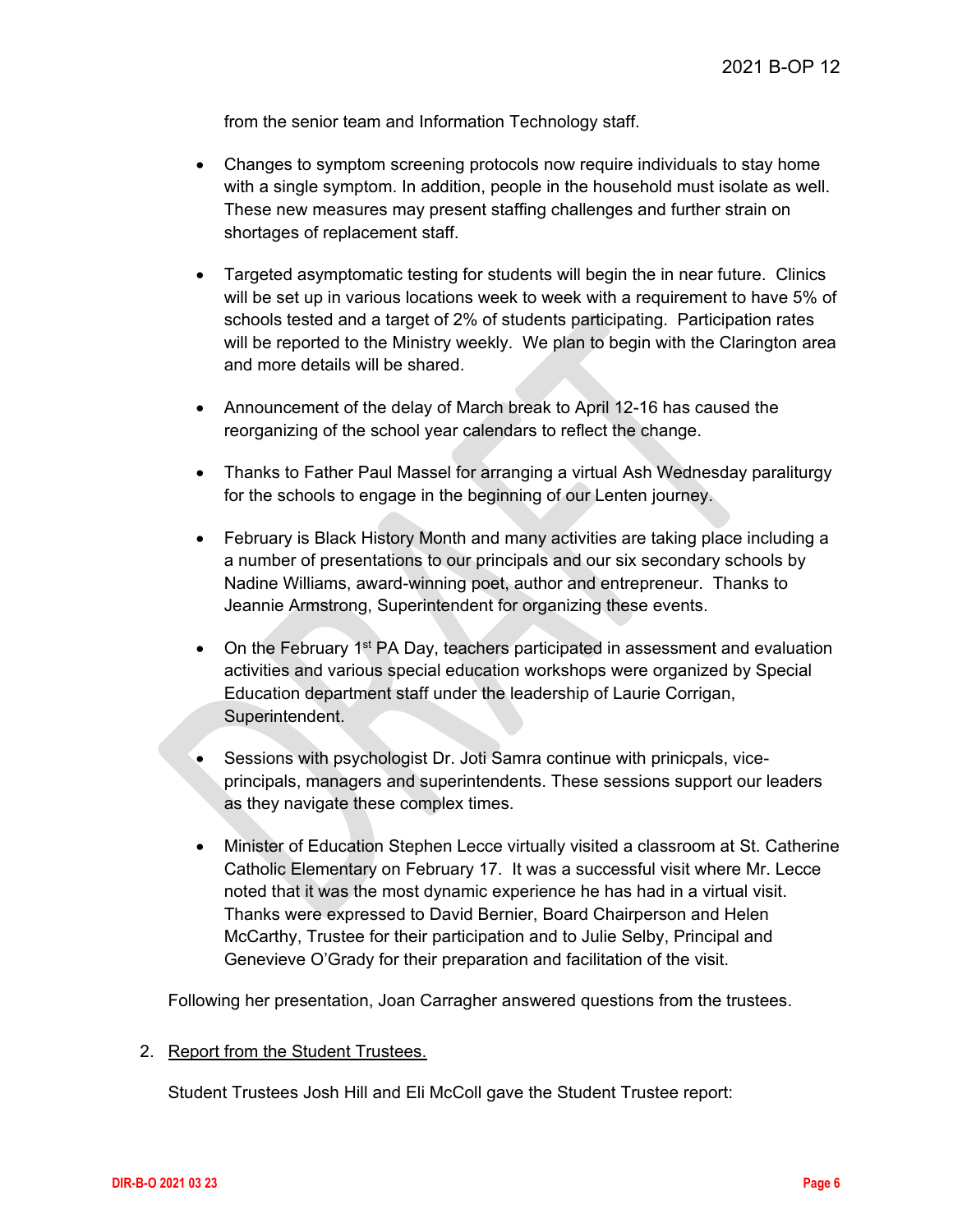- February has been slow and yet an exciting month as students move back to the routine with all schools returned back to in-person learning.
- At this month's Student Council Liaison Committee meeting we heard from students about school spirit initiatives and realize the importance on mental and wellbeing in school
- An awareness video by students at St. Peter about Pink Shirt Day emphasizes the importance of being kind to one another. Other social justice initiatives included buying chickens for families in need around the world; food drives and donations to local organizations from dress down days.
- The Student Council Liaison Committee continued planning the fourth session of student liaison retreat, 'Voices that Heal'. Inspirational musician, Peter Katz has been booked.
- Josh Hill and Eli McColl attended the OSTA-AECO Board Council Conference in February which included many sessions about student advocacy and safety in schools and presentations from education stakeholders. The promotion of the 'Volume of our Voices' initiative continues to be promoted for students in PVNCCDSV and all over the province.
- Gratitude was extended to everyone for their work to continue learning for all students in PVNCCDSB.

Following the report, the student trustees answered questions from the trustees.

3. Report from the Manager of Communications.

The Manager of Communications, Galen Eagle shared system highlights from all areas of the board which included the following highlights:

- Black History Month activities at elementary and secondary schools which included guest speakers who brought their talents and knowledge to students in various areas of curriculum such as literacy, music, visual arts, and financial literacy and business.
- Education Minister Stephen Lecce's virtual classroom visit to Genevieve O'Grady's Grade 5 class at St. Catholic Catholic Elementary School. Mr. Lecce participated with Grade 5 students in collaborative lesson about the levels of government.
- Upgrades to welding facilities in PVNCCDSB secondary schools have resulted in the Canadian Welding Bureau designating St. Peter CSS and St. Mary CSS as official testing facilities. About 35 Grade 11 and 12 students have received certification while testing in their own facilities. Having the CWB certification has been a large benefit to students in seeking out coop placements and part-time jobs.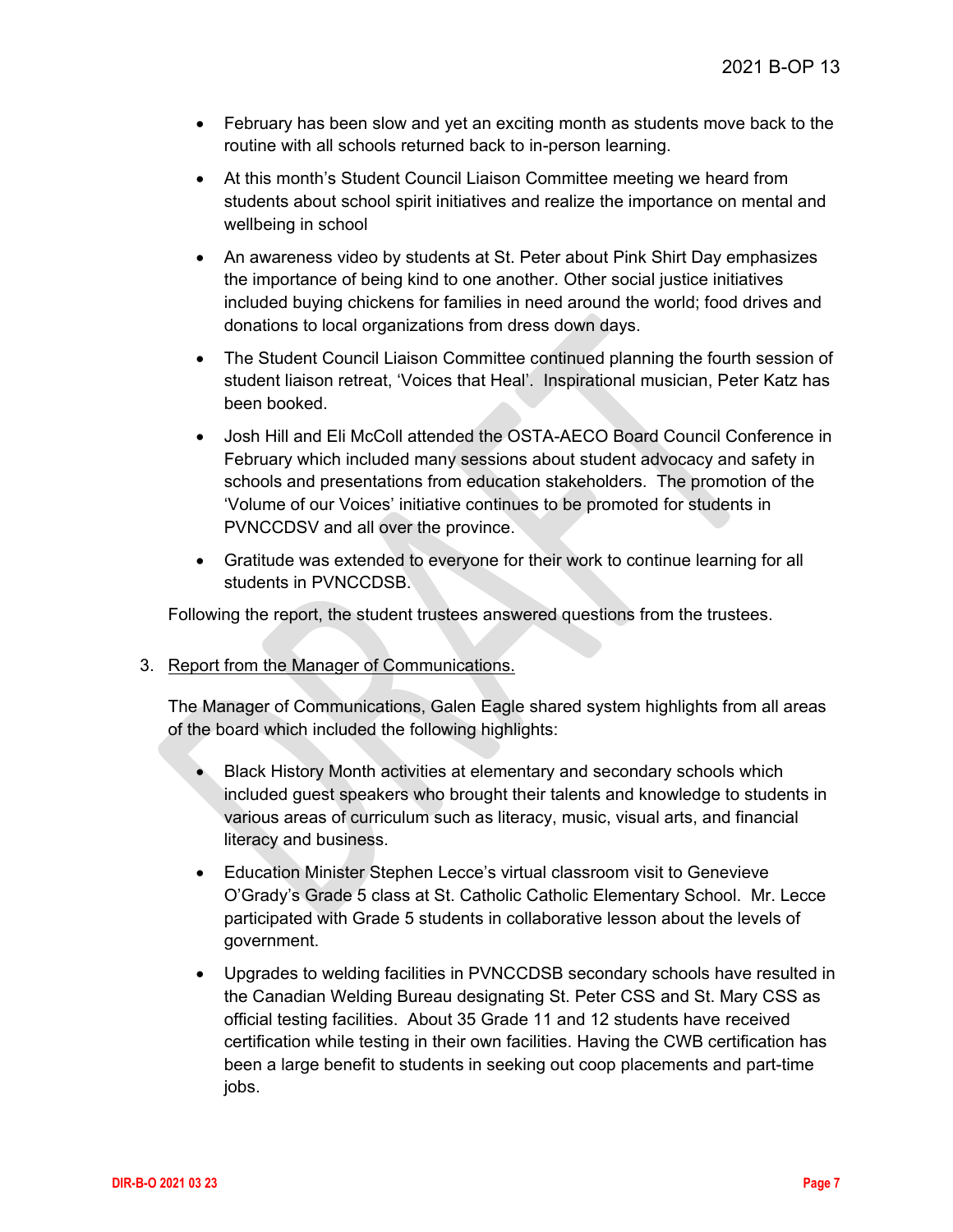- Pink shirt day will be held on February 24<sup>th</sup>. This year the theme is "Lift Each Other Up".
- Students at St. Peter CSS recently were making the most of February by snowshoeing and participating in outdoor physical activities with gratitude for outdoor spaces and outdoor education funding.

At the conclusion of his report, Galen Eagle invited questions and comments from the trustees.

#### **C. Presentations:**

#### 1. Mental Health and Well-being – PVNCCDSB Updates

Superintendent of Special Education, Laurie Corrigan introduced Board Mental Health Lead Jennifer Angelo and Board Mental Health Lead Mandy Hamu who gave an update on Mental Health and Well-being Initiatives in our board.

Jennifer Angelo and Mandy Hamu presented a slideshow which gave detailed information about initiatives and activities in three areas of focus: students, staff and families.

Work has begun on the renewal of the Be Well Strategy with the development of a survey to gather data from the Wellness Advisory Group and Wellness Integration Group, senior administration, school administration, managers and staff members. The renewal will align with the board's strategic plan renewal.

Following the presentation, the trustees were invited to ask questions of the presenters.

## 2. Strategic Priorities Planning

Joan Carragher, Director of Education reported to the trustees about the strategic planning to take place in the upcoming months to renew the board's Strategic Priorities for the years 2021-2025. The presentation included the planned timelines and the consultation process to be engaged. It is expected that the consultations will take place between March and June, review of data in July and August, and plan finalization and approval in September 2021.

## **D. Programs and Services:**

## **E. Business, Finance and Governance:**

1. Ontario Catholic School Trustees Association (OCSTA) Open Session Report.

David Bernier, Board Chairperson, reported that there were numerous memos received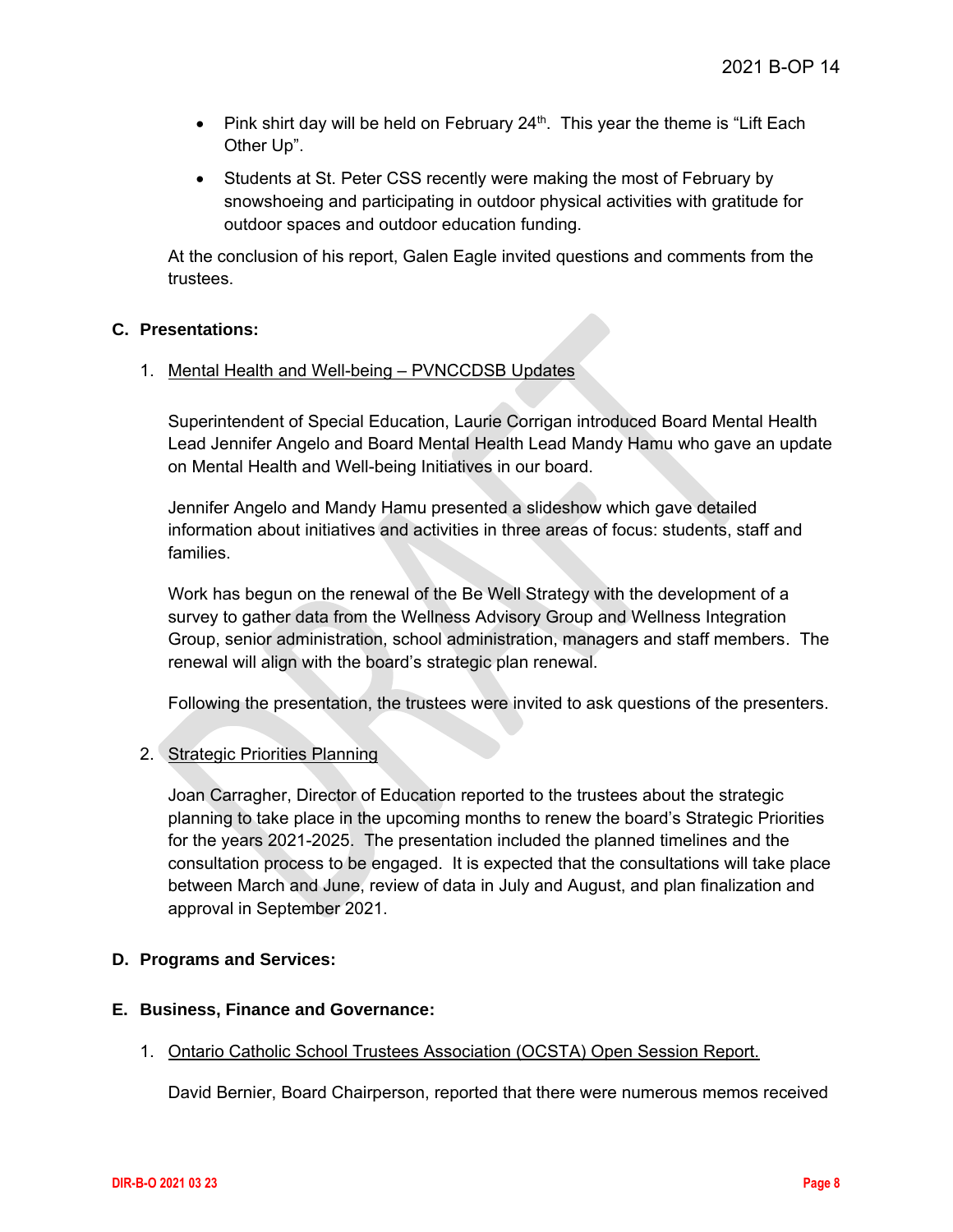from OCSTA this month. He highlighted that information was distributed about daily meditations for Lent and there was a request for information from boards about their ecological initiatives that will be compiled in a resource to be distributed in May. A response to the request was sent from our board. David Bernier also reported that he attended a seminar for Board Chairpersons and Vice-chairpersons on board governance organized by OCSTA. He noted that the Canadian Catholic School Trustees Association Annual General Meeting will be held virtually on June 3 and 4.

It was reported that the nominations for the OCSTA elections for the positions of president, vice-president and regional directors are due by April 9, 2021. There will be a process to register for proxy voting for those who will not be able to attend the Annual General Meeting.

Linda Ainsworth gave her Regional Representative report and stated that the professional development sessions that have been recorded are available for viewing on the OCSTA website under the member portal that trustees can view at their convenience by logging into the site. Mrs. Ainsworth also reported on the second part of the Human Rights Training and summarized the presentations of Grace Fox and Tracey O'Donnel, who provided perspective on human rights from the indigenous community.

#### **F. Human Resources:**

## 1. Ontario College of Teachers, Temporary Teaching Certificates.

Stephen O'Sullivan, Superintendent of Human Resource Service gave a presentation on the trends of retiring teachers and the number of teachers coming out of the faculty of education ready for hire. Province-wide there is a shortage of occasional teachers which has resulted in the Ontario College of Teachers allowing for temporary teaching certificates for teachers in their final stages of the Bachelor of Education. The criteria and timelines of candidates who are eligible to apply were reviewed.

For PVNCCDSB, this new opportunity allows for teacher candidates who are available to fill a gap, to be employed as an occasional teacher. Candidates seeking regular employment with our board will still be required to go through the robust interview process for permanent hiring.

## **G. Policy Development:**

## 1. Recommended Actions from the Policy Development Committee Meeting, February 2, 2021.

**MOTION:** Moved by Emmanuel Pinto, seconded by Braden Leal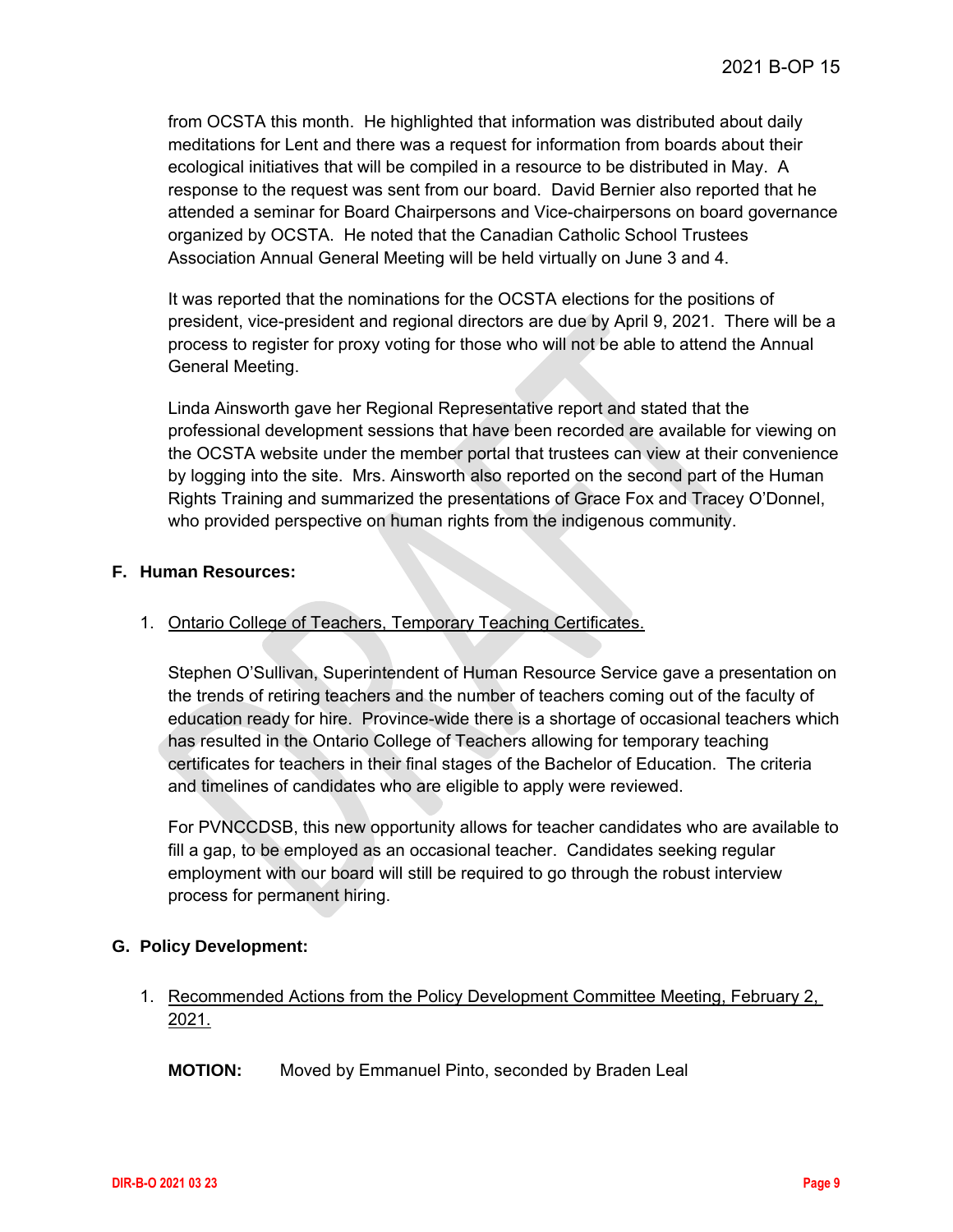that the Board receive the report and recommendations from the Policy Development Committee dated February 2, 2021, for publication and implementation.

Carried.

#### **H. Old Business:**

- **I. New Business:**
- **J. Bring Forward:**

#### **K. Information Items:**

#### 1. Chairperson's Report

David Bernier, Board Chairperson reported that the weekly teleconference calls with the Minister of Education continue. It was noted that there are often other senior Ministry staff on the calls who add valuable information. Questions are asked by board chairpersons which adds context to the information that is given. It was noted that the Minister has committed to having the GSN funding information sent to boards within the traditional timelines.

Board Chairperson David Bernier officially welcomed Jeannie Armstrong to the Peterborough Victoria Northumberland and Clarington Catholic District School Board and to the Superintendent team. Mr. Bernier expressed his best wishes on behalf of the trustees for long and successful service with PVNCCDSB.

## 2. Committee Chairperson's Report:

a. Accessibility for All Committee, February 2, 2021.

It was reported that 95% of classrooms are equipped with FM systems. It is expected that 100% of classrooms will be accessible and therefore compliant by the end of the year.

- b. Faith and Equity Advisory Committee, February 11, 2021.
- c. Catholic Parent Engagement Committee, February 16, 2021.
- d. Special Education Advisory Committee, February 18, 2021.

Helen McCarthy reported that a presentation was made by Autism Ontario at the February meeting. April is Autism Awareness month which aims to promote a kinder and more inclusive world.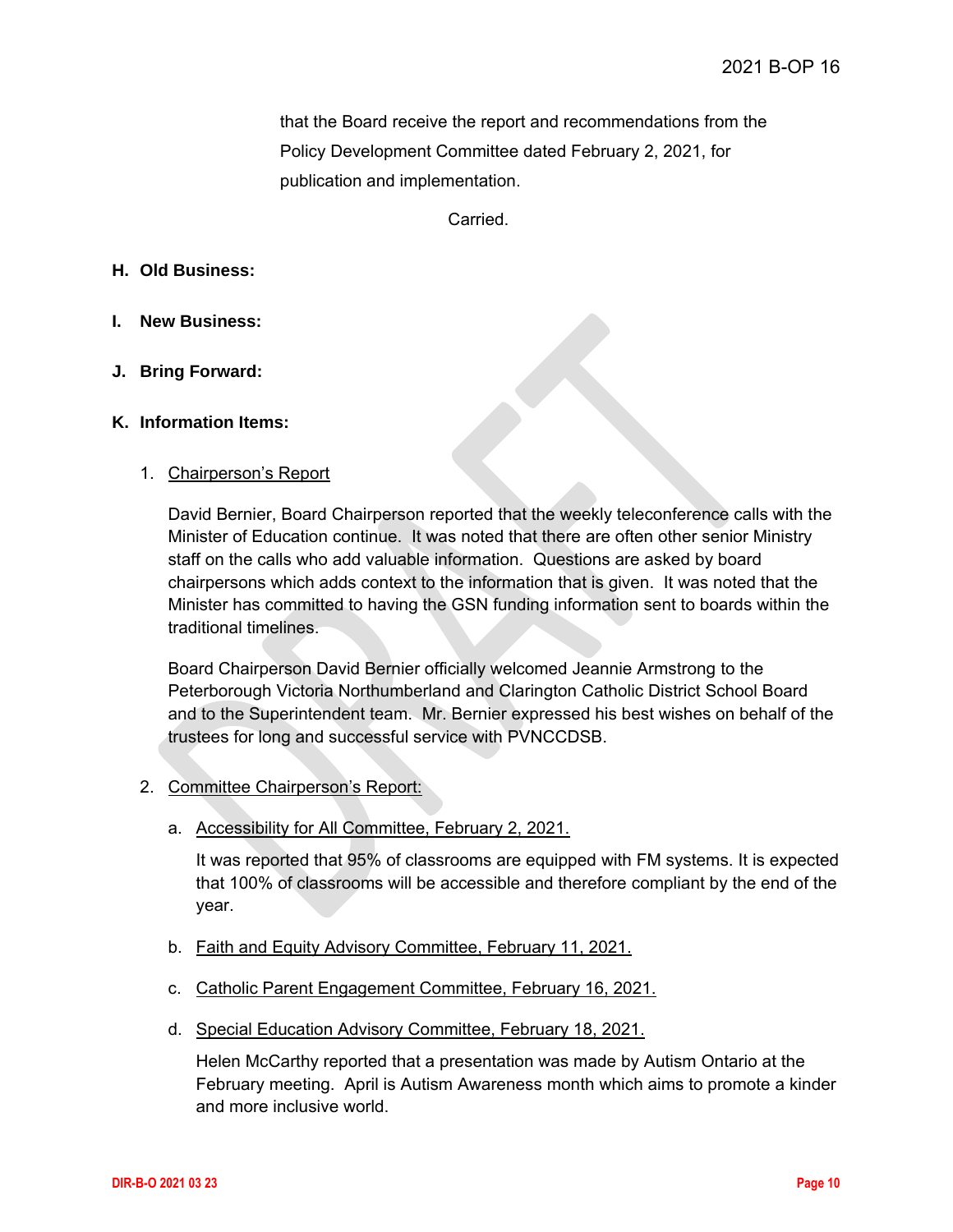## **L. Future Meetings and Events:**

#### 1. Board Meeting

- a. Board Meeting Open Session, March 23, 2021, 6:30 p.m. (In-camera Session, 6:00 p.m.)
- 2. Board Standing Committee Meetings: (Listed in chronological order.)
	- a. Chairperson's Committee, March 8, 2021, 4:30 p.m.
	- b. Committee-of-the-Whole, March 8, 2021, 6:30 p.m.
	- c. Policy Development Committee, April 14, 2021, 6:30 p.m.
- 3. Other Committee Meetings: (Listed in chronological order.):
	- a. First Nation Métis and Inuit Advisory Committee, March 9, 2021, 6:30 p.m.
	- b. Student Council Liaison Committee, March 23, 2021, 4:15 p.m.
	- c. Catholic Parent Engagement Committee, March 24, 2021, 6:30 p.m.
	- d. Special Education Advisory Committee, March 25, 2021, 6:30 p.m.
	- e. STSCO Governance Committee, March 31, 2021, 3:00 p.m.
	- f. French as a Second Language Advisory Committee, April 21, 2021, 4:30 p.m.
	- g. Faith and Equity Advisory Committee, April 28, 2021, 6:30 p.m.
	- h. Accessibility for All Committee, May 6, 2021, 1:00 p.m.
	- i. Audit Committee, TBA.
	- j. Supervised Alternative Learning Committee, TBA.

#### 4. Board Events:

- a. Catholic Leadership Development Series, Session #3, April 22, 2021, 4:00 p.m.
- b. OCSTA Virtual Annual General Meeting, May 1, 2021.
- c. Catholic Education Week, May 2-7, 2021.
- d. Catholic Parent Engagement Committee Event, May 19, 2021.
- e. Canadian Catholic School Trustees Association Virtual Annual General Meeting, June 3-4, 2021.

#### **M. Conclusion:**

1. Report from the In-camera Meeting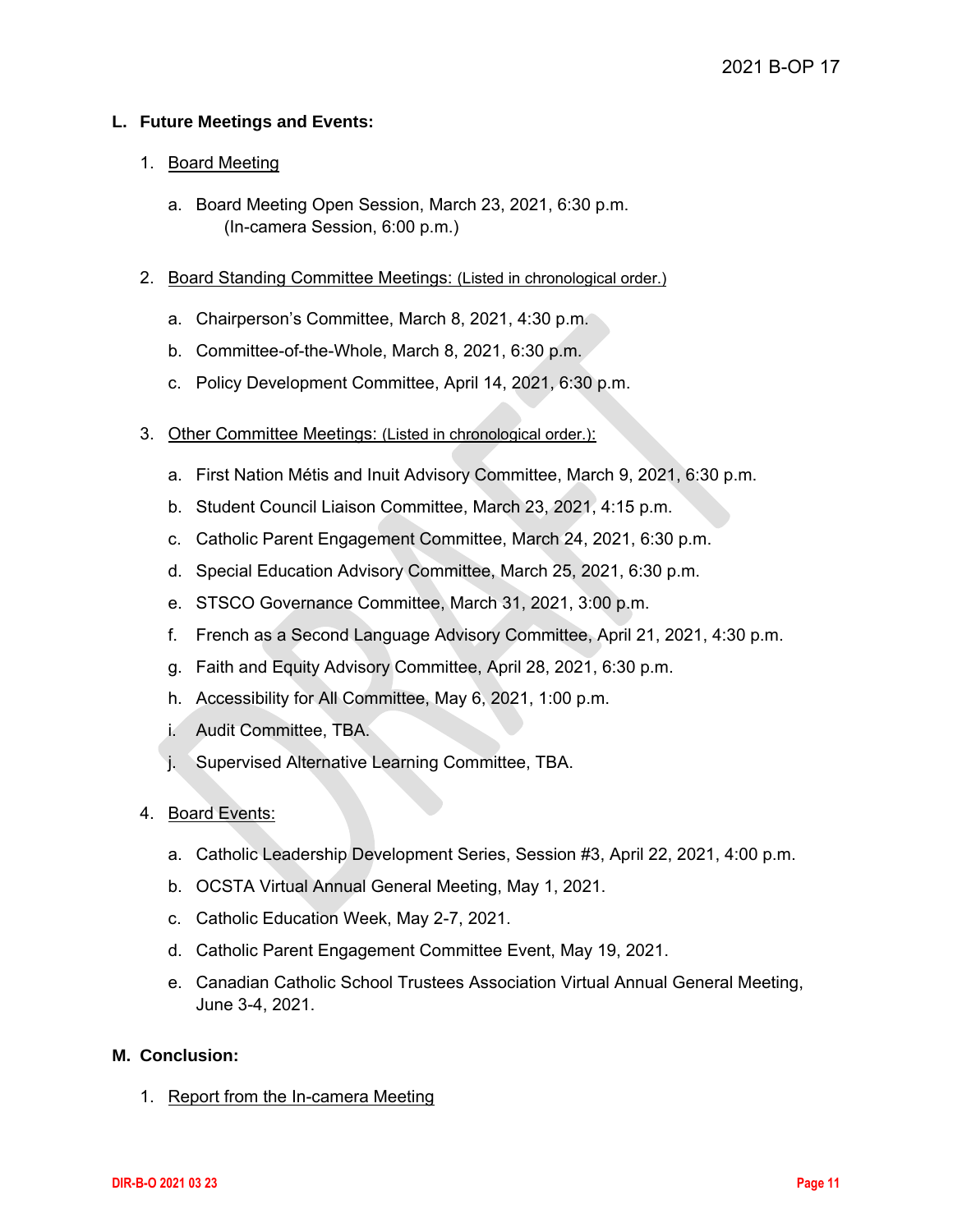MOTION: Moved by Braden Leal, seconded by Kevin MacKenzie

that the Board approve the actions and the discussions arising from the February 23, 2021, in-camera session, as follows:

- A. Call to Order:
	- 1. Opening Prayer
	- 2. Motion for the Approval of agenda as amended.
	- 3. No conflicts of interest declared.
	- 4. Motions for the approval of the minutes from the January 26, 2021 Regular In-camera meeting.
- D. Business, Finance and Governance:
	- 1. OCSTA In-Camera Report.
- E. Human Resource Services:
	- 1. OECTA Central Grievance
	- 2. Personnel Update
- F. Other Urgent Matters:
	- 1. Legal Matter
- I. Convening in Open Session:
	- 1. Closing Prayer.
	- 2. Motion to convene in Open Session.

Carried.

## 2. Closing Prayer

Trustee Braden Leal was called upon to conclude the open meeting with prayer.

## 3. Adjournment

MOTION: Moved by Braden Leal, seconded by Helen McCarthy

that the open session meeting be adjourned at 8:43 p.m.

Carried.

David Bernier Board Chairperson Joan Carragher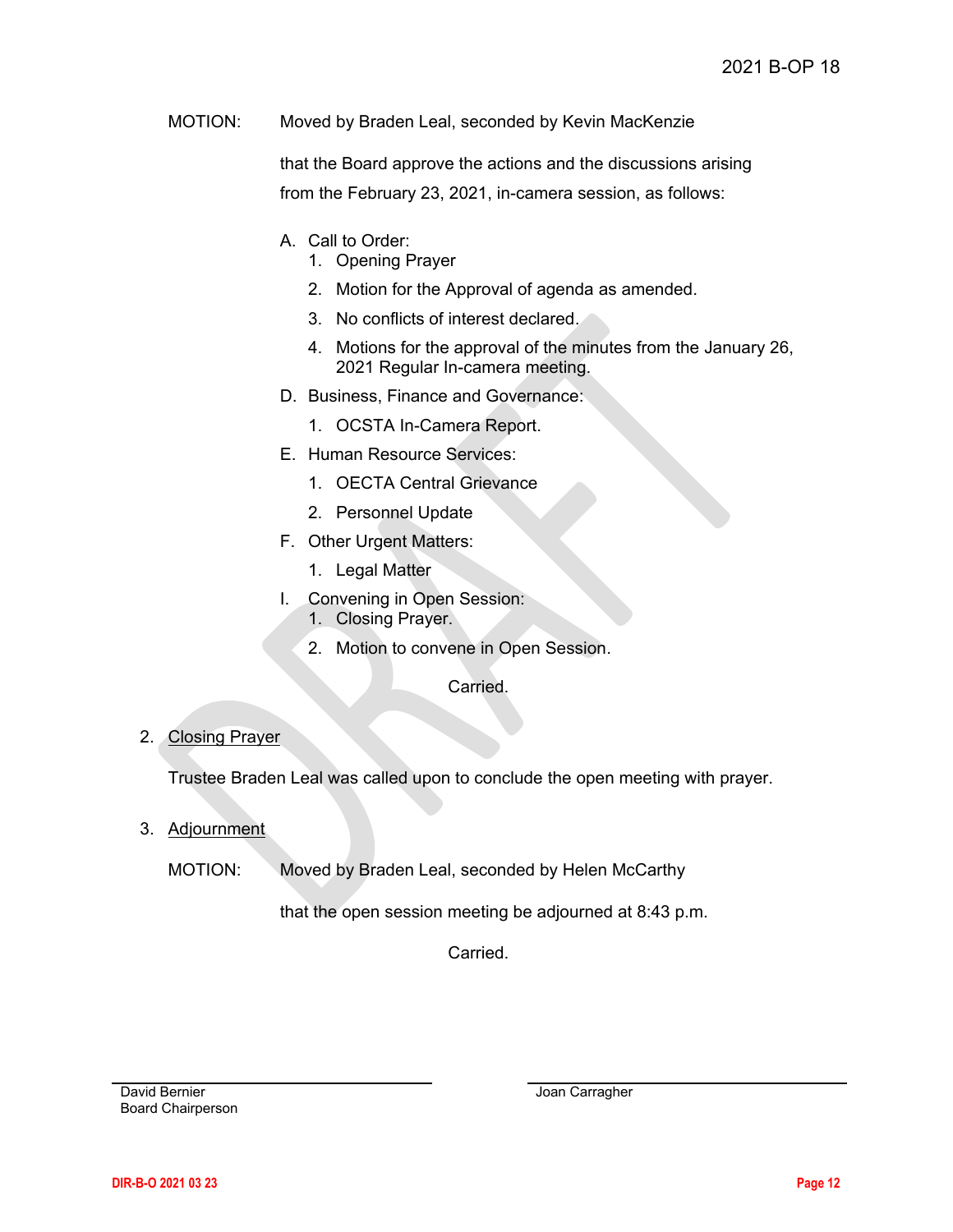Director of Education, Secretary-Treasurer per M.K.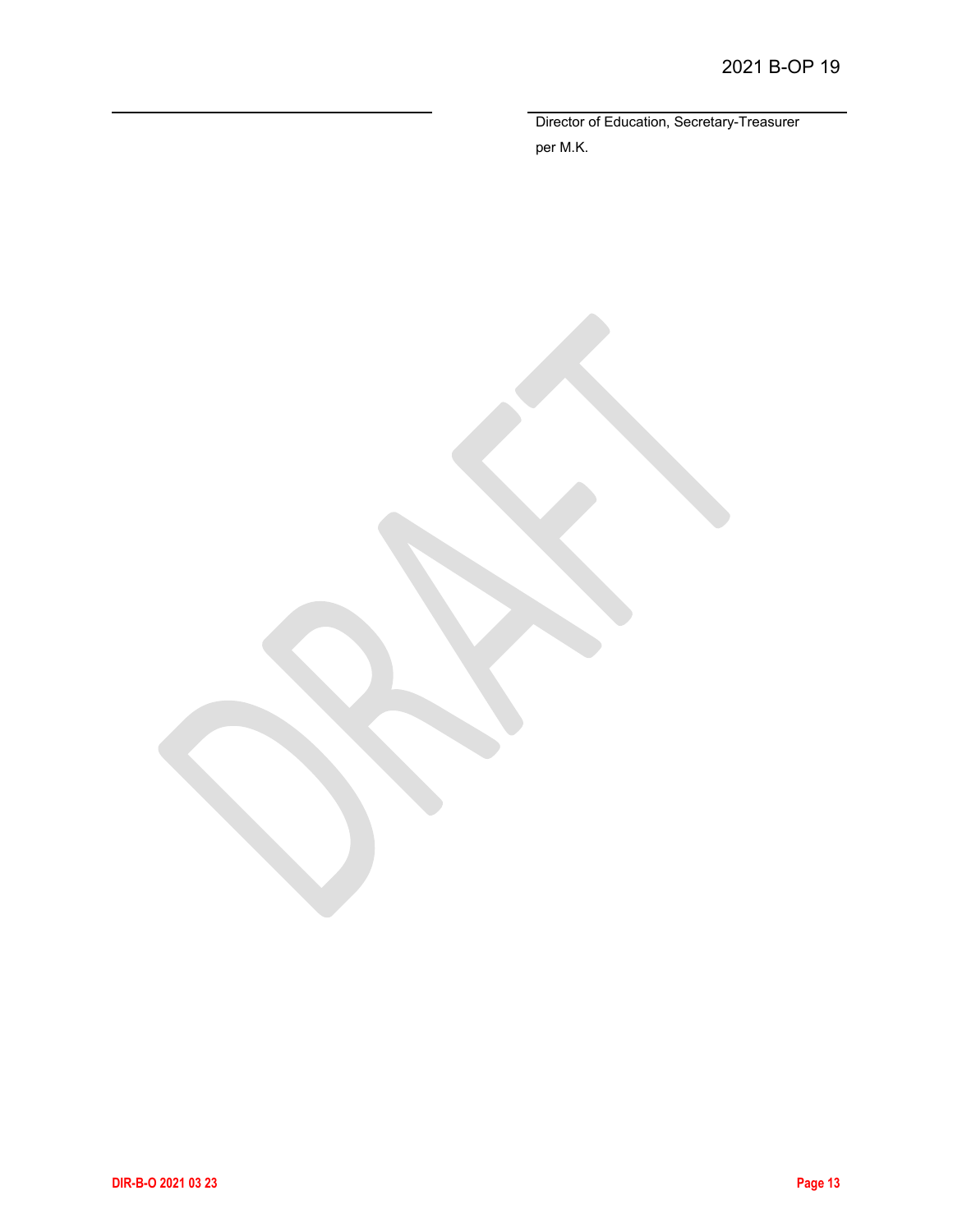# <span id="page-13-0"></span>**Trustee Professional Development and Conferences, Spring, 2021.**

## 1. **R.A.:**

that Trustees wishing to do so, be authorized to attend the following conferences and annual general meetings:

- a) Ontario Catholic School Trustees Association Virtual Annual General Meeting, May 1, 2021.
- b) Canadian Catholic School Trustees Association Virtual Annual General Meeting, June 3-4, 2021.

## 2. **R.A.:**

that Student Trustees wishing to do so, be authorized to attend the following conferences and annual general meetings:

- a) Ontario Catholic School Trustees' Association Virtual Annual General Meeting, May 1, 2021.
- b) Ontario Student Trustees' Association Virtual Annual General Meeting, May 27-30, 2021.

March 8, 2021 **Administration**